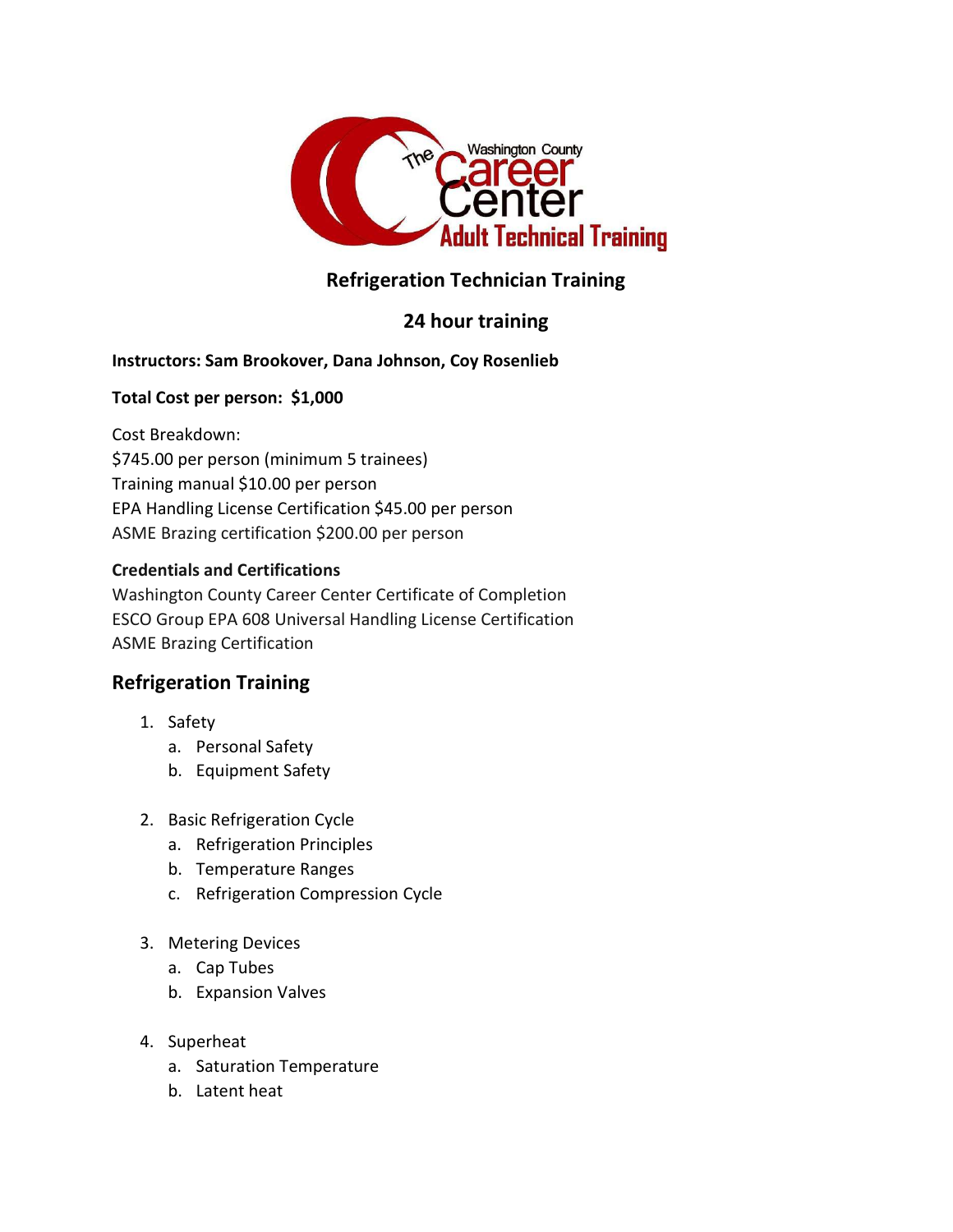- 5. Additional Components
	- a. Oil Separator
	- b. Accumulator
	- c. Expansion tank
	- d. Driers
	- e. Heat Exchanger
- 6. Line Installation
	- a. Insulation
	- b. Cabinet seals
	- c. Proper support
- 7. Brazing and Nitrogen
	- a. Nitrogen Purge
	- b. Cleanliness
- 8. Leak Detection
	- a. Helium Usage
- 9. Vacuum Pumps
	- a. How it Works
	- b. Evacuation Levels
	- c. Boiling Points of Water
- 10. Basic Electricity
	- a. Ohm's Law
	- b. Voltmeter
	- c. Amp Meter
	- d. Ohm Meter
	- e. Megohms
	- f. Circuitry
	- g. Checking a Compressor
- 11. Troubleshooting
	- a. Two Sided Approach
	- b. Mechanical Breakdown
	- c. Compressor Troubleshooting
	- d. Electrical Breakdown
- 12. EPA 608 Certification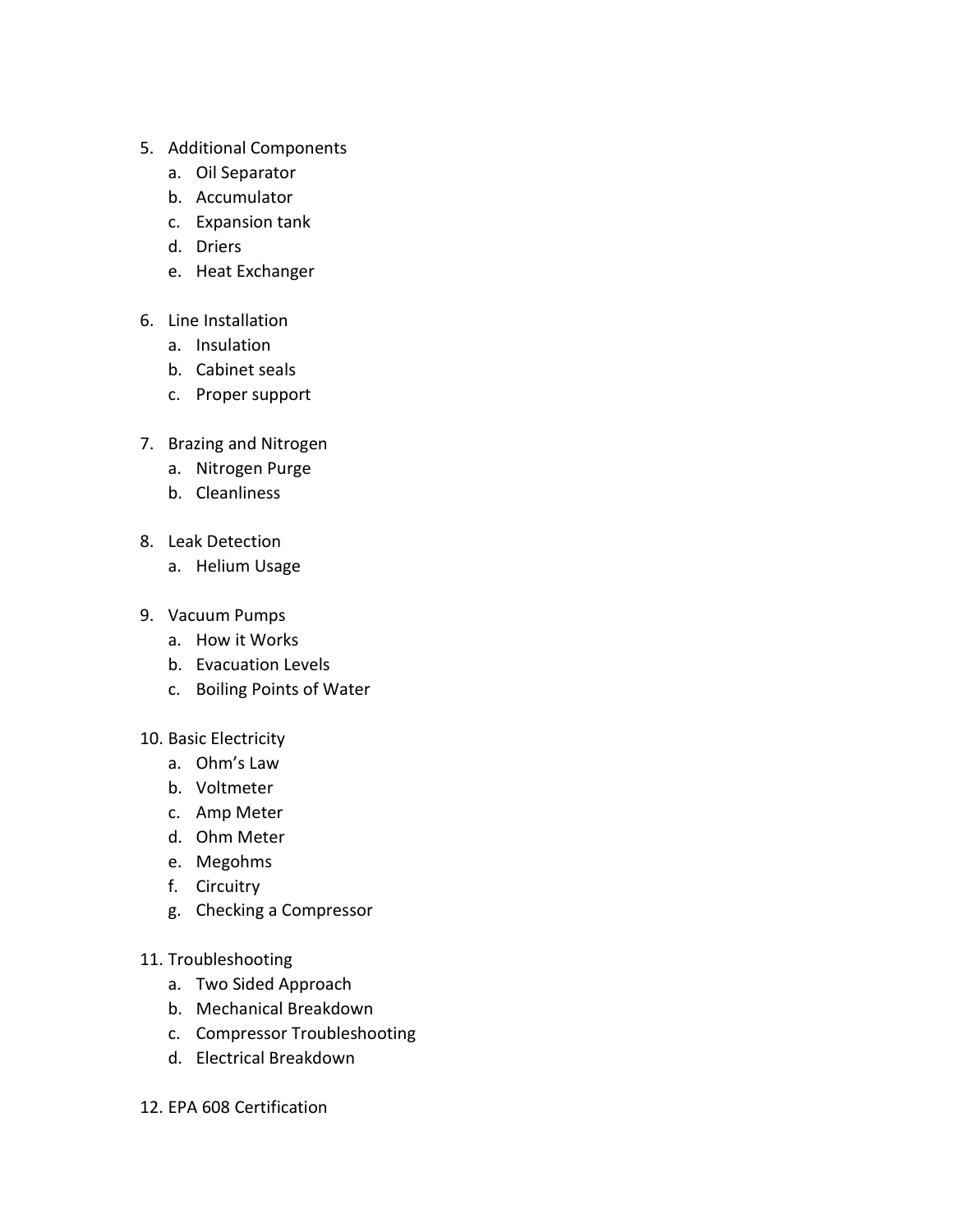a. ESCO Group Universal Handling License Certification

### ASME Certified Brazing Training

- 1. The Torch
	- o Setting the Torch
		- a. Use the regulators to set to a neutral flame
	- Appropriate Use of Heat (1100-1500 degrees F)
		- a. If less than 1100 degrees F filler metal will not flow into joint.
		- b. If greater than 1500 degrees F the copper tube and fitting will oxidize and the filler metal will not flow into joint.
	- Working the flame
		- a. Heat the tube first and then direct flame toward the fitting to heat it. This will remove the air from between the tube and fitting and allow capillary action to draw filler metal into the joint.
		- b. Do not direct flame onto filler rod to melt the rod. Allow heat from copper tube and fitting to melt the rod.
	- Types and Use of Flux
		- a. Use Flux if brazing dissimilar metals.
- 2. The Use of "Heat-Stop" and Fire-Cloth
	- a. Use to prevent heat from damaging a nearby joint or component.
- 3. Types of Joints to Braze a. Use a Tee joint to braze in three positions: Vertical up, Vertical down and Horizontal.
- 4. Comparison: Good and Bad Joints
	- a. View pictures of good and bad joints.

b. Discuss the defects in the bad joints and how to prevent these from occurring.

- 5. What's expected of a properly brazed joint
	- a. Joint completely filled with brazing material.
	- b. No excessive filler metal on the outside of the joint.
	- c. Tubing and fitting not damaged due to the use of excessive heat.
- 6. Demonstrate how joints are cut and graded